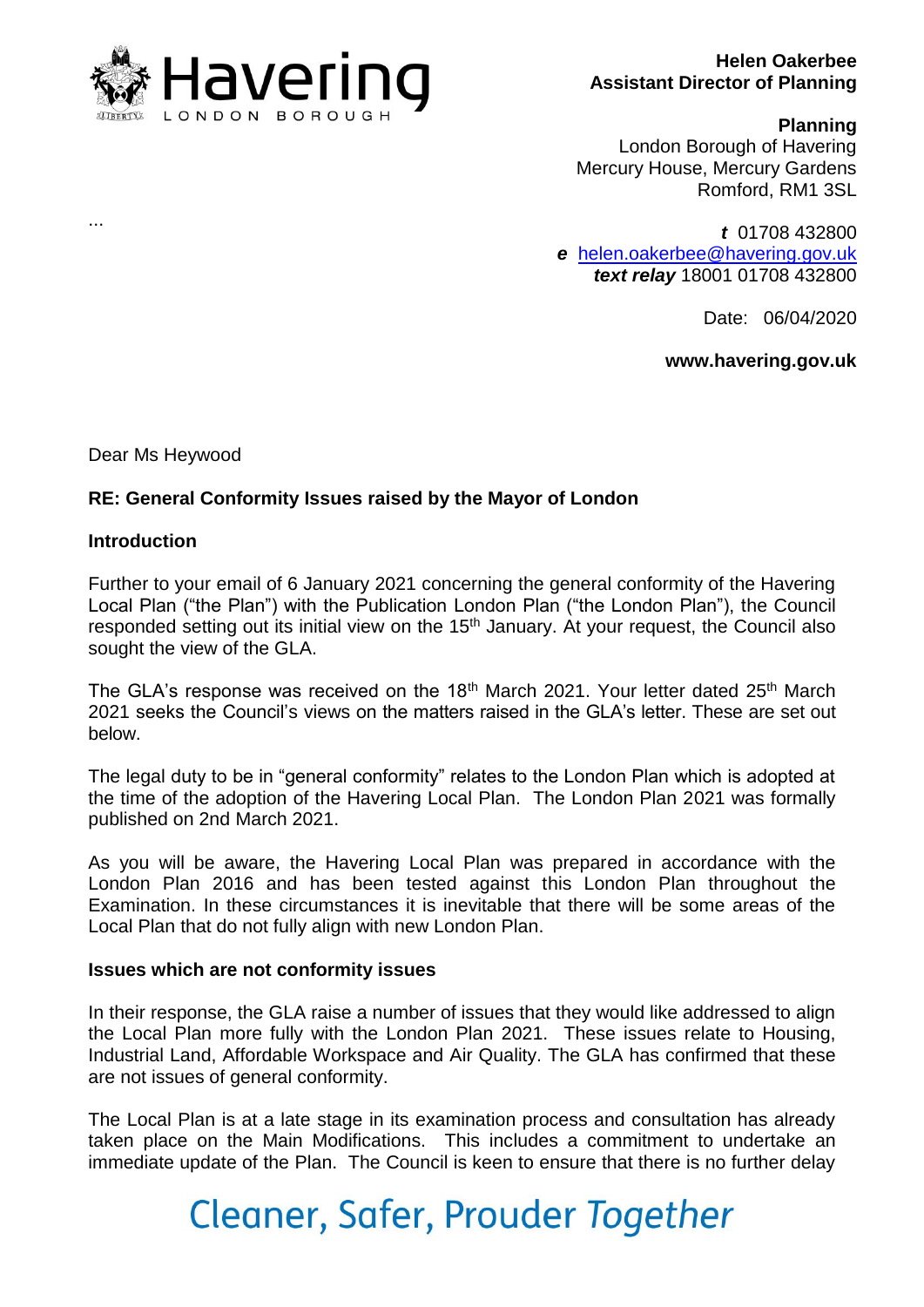to the adoption of the Local Plan. In light of this the Council proposes to consider the issues that are not conformity issues as part of the immediate update of the Plan.

The GLA have requested all references to the London Plan and SHMA be updated. The Council do not believe this to be appropriate in all circumstances. The Council suggest that that the following minor modifications are made:

- Paragraph 5.1.5 The next-London Plan will re-affirm the role of Romford by designates ing Romford it as an Opportunity Area in recognition of its potential to address an important part of Havering's growth potential.
- Paragraph 7.4.5 The London Plan includes an annual indicative benchmark for specialist older persons housing of 185 units for Havering. 2016 states that boroughs should identify and address the local expression of older persons strategic housing needs, informed by indicative requirements set out in Annex A5 of the London Plan 2016. Havering's indicative requirement is identified as being 185 additional units per year.

The Council consider that for clarification purposes it is appropriate to add the following text to the Local Plan as a minor modification.

• New paragraph 1.1.6 - The Havering Local Plan was prepared in the context of the London Plan 2016. At a late stage in the Examination process the London Plan 2021 was published. The Local Plan was found to be in general conformity with the new London Plan. However the Council recognise the importance of an immediate update of the Local Plan and the on-going discussions with the GLA to consider the small number of matters where there is a disparity between the Local Plan and the London Plan. All references to the London Plan in this document refer to the London Plan 2021 unless otherwise stated.

# **Non-conformity issues**

Turning to the issues of alleged non-conformity, the Council would like to re-iterate the comments submitted to the Inspector previously, in order that you have a convenient consolidated response.

It is useful briefly to consider the legal principles underlying the requirement of "general conformity". There is no statutory definition of the term. Accordingly, assistance must be sought from caselaw. As set out most conveniently in *R (DLA Delivery Ltd) v Lewes DC* [2017] EWCA Civ 58, per Lindblom LJ at [23]:

"*The degree of conformity required is "general" conformity with "strategic" policies. Whether there is or is not sufficient conformity to satisfy that requirement will be a matter of fact and planning judgment*."

As to the degree of conformity required, further assistance can be derived from *Persimmon Homes (Thames Valley) Ltd v Stevenage Borough Council [*2005] EWCA Civ 1365 per Laws LJ:

"*24 ….. The term is nowhere defined in the legislation. The court must therefore apply its ordinary meaning as a matter of language, taking into account, however, the practicalities*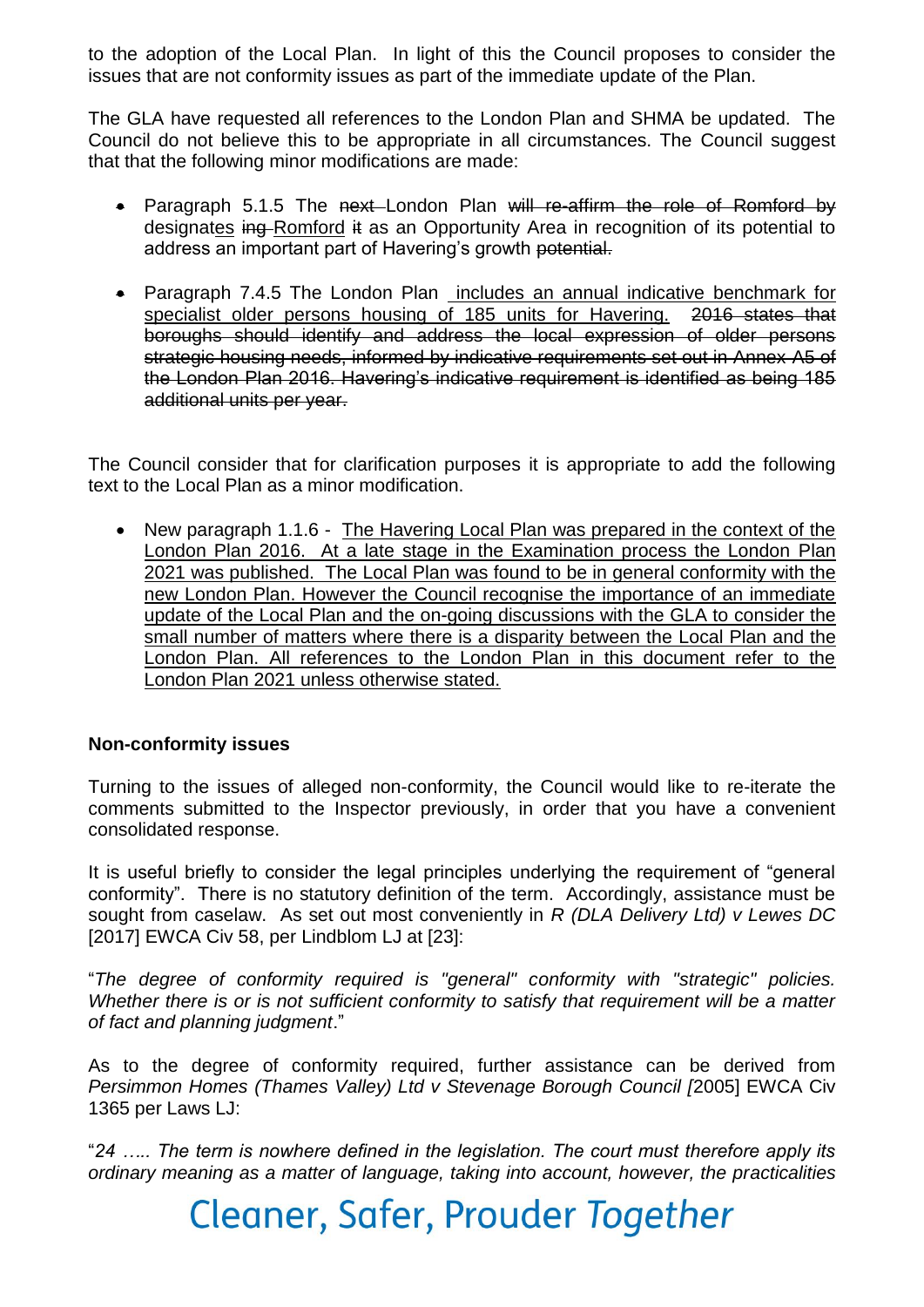*of planning control which are inherent in the statutory scheme. The question of construction is, essentially, as to the flexibility of the requirement of general conformity: is it relatively tight, or relatively loose?...*

*… 26. …The adjective "general" is there …to introduce a degree of flexibility.*

*…*

*29. ….. the right interpretation of "general conformity" is … a balanced one, it will … allow what may be a considerable degree of movement within the local plan to meet the various and changing contingencies that can arise. In that case the question whether the local plan is in general conformity with the structure plan is likely to admit of more than one reasonable answer, all of them consistent with the proper construction of the statute and of the relevant documents. In those circumstances the answer at length arrived at will be a matter of planning judgment and not of legal reasoning.*"

Accordingly:

(1) This matter is one for the Inspector's planning judgement, a judgement which could only be challenged on Wednesbury principles.

(2) The requirement is only that there be "general conformity" with relevant London Plan policies; there does not need to be exact compliance with every requirement of the London Plan but instead a compliance with the overall strategic aims and objectives of the London Plan, combined with an absence of any policy which would obstruct those objectives.

(3) In coming to the planning judgement as to whether the Plan is in general conformity with the London Plan, all relevant circumstances must be considered. In the current context, the fact that there is a stated firm intention on the part of LBH (now recorded in Local Plan Main Modifications) to begin an update of the Plan immediately upon its adoption is a relevant planning consideration which must be taken into account in the determination of the issue of general conformity. This may well be relevant when general conformity with some of the detailed requirements of the London Plan is considered, and will allow the Inspector lawfully to come to the conclusion that there is general conformity on the basis that those particular requirements will be attended to in detail during the review process which is a stated intention of the Plan.

With respect to (3) above, the Council appreciates that you said in your letter of 25<sup>th</sup> March you would not consider that those matters **alone** would allow you to agree the plan is in general conformity. That is accepted, but the Council maintains its view that the existence of the immediate review is a material factor which is a relevant consideration for you to take account of when consider the broader issues raised in the GLA's letter and this response.

Having considered the response from the GLA, the Council maintains its position set out in its letter of 15<sup>th</sup> March 2021 that the Local Plan is in general conformity with the London Plan 2021. The Council's response to each of the three conformity issues raised by the GLA is set out below.

# **Affordable Housing**

The Council strongly disagree that the Local Plan policy on affordable housing is out of conformity with the new London Plan.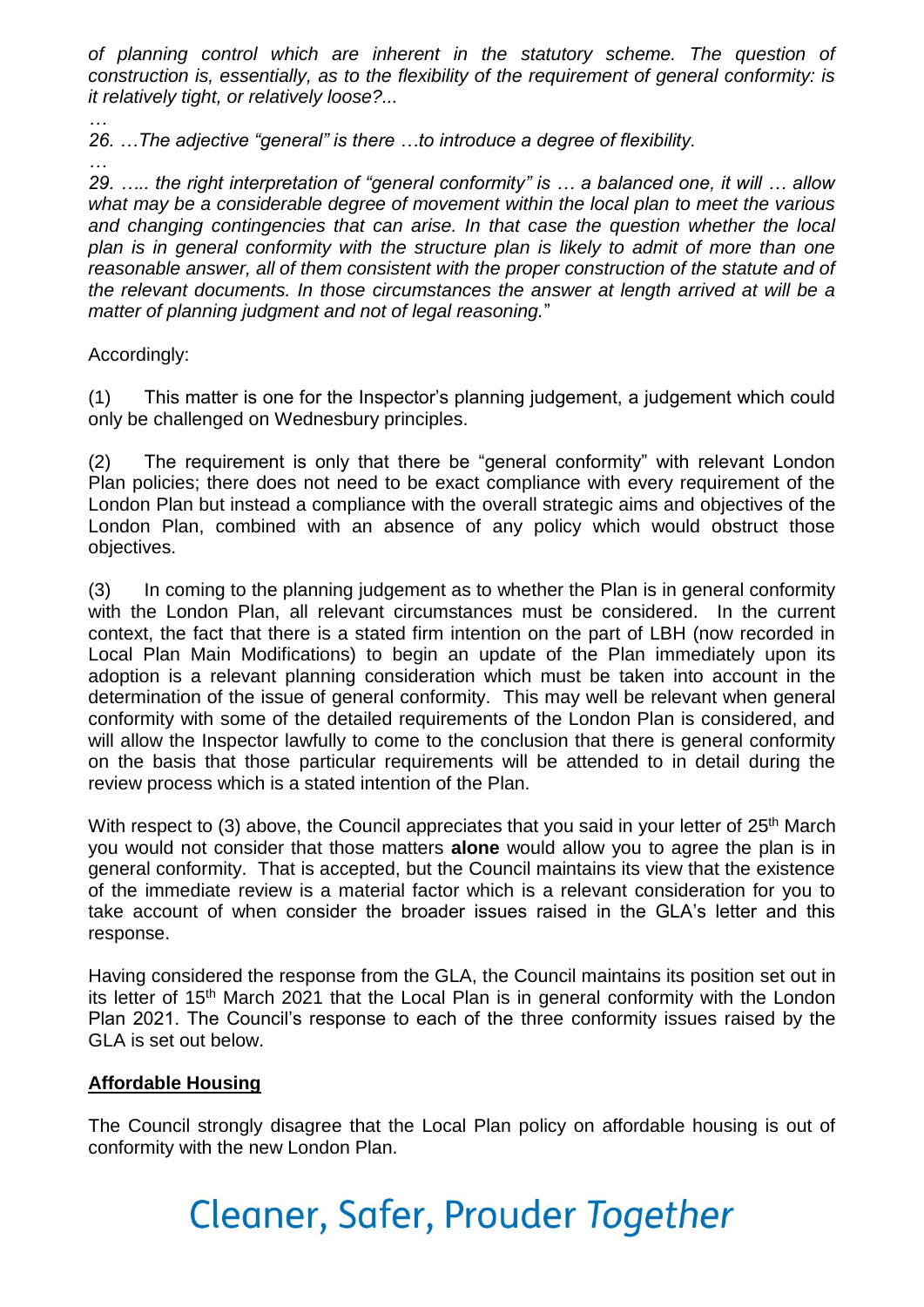The Mayor's 50% strategic affordable housing target was raised by the GLA in their response to the Havering Local Plan Regulation 19 consultation in 2017 and this was discussed during the examination.

Policy 4 of the Local Plan seeks to maximise the affordable housing provision from new developments. The outer north east London SHMA demonstrates that in Havering, there is a need for 35% of homes to be affordable. The Council do not believe it is necessary to repeat the Mayor's 50% strategic affordable housing target which applies to the whole of London. This represents a clear example of the flexibility which was approved of in the *Persimmon v Sevenoaks* case noted above. The Local Plan also reflects the 35% threshold approach which was previously introduced through the Mayors affordable housing SPG and has now been incorporated into the London Plan. The GLA supported this approach in their regulation 19 consultation response.

The Local Plan does not specifically refer to the 50% threshold which applies on Industrial Land and Publically owned land. The GLA identify this as the most significant of the three elements that comprise the affordable housing conformity issue.

The Local Plan is not required to repeat regional policy. The Council contend that the absence of the reference to the 50% threshold approach does not comprise a conformity issue because the Local Plan does not seek to contradict the London Plan approach and the 50% threshold in these specific locations will be applied in development control decisions. If considered necessary by the Inspector, the Council suggest adding a minor modification to Policy 4 or the support text to repeat the London Plan approach on public land and industrial land.

The final affordable housing conformity issue raised by the GLA relates to affordable housing being based on gross rather than net dwellings. Local Plan table 10 states that the Council will monitor net affordable housing completions. This is for monitoring purposes only as it is important to understand the quantum of affordable housing that is added to Havering's housing stock each year, taking into account any demolitions. It was not the Council's intention to imply that the affordable housing targets apply to net dwellings and the Council contend that the issue being raised by the GLA is factually incorrect.

The Council do not consider that this is a conformity issue relating to the new London Plan and it should have been raised by the GLA previously through consultation at Regulation 19 stage or during the more recent main modifications consultation.

The Council consider that this is an issue of clarification and if considered necessary by the Inspector could be addressed by a minor modification.

## **Waste**

As you state in your letter of 25th March 2021, there may be matters which can easily be separated from the Plan, such as waste. The Council has always been clear that planning policies for waste are dealt with through a separate Joint East London Waste Plan and this will continue through the update of the East London Waste Plan. This joint approach to waste planning is encouraged in paragraph 9.8.7 of the London Plan.

There is a commitment to updating the East London Joint Waste Plan and the commissioning of joint baseline evidence is already underway. Should there be delays to the preparation of the Joint Waste Plan the Council are fully aware that they will need to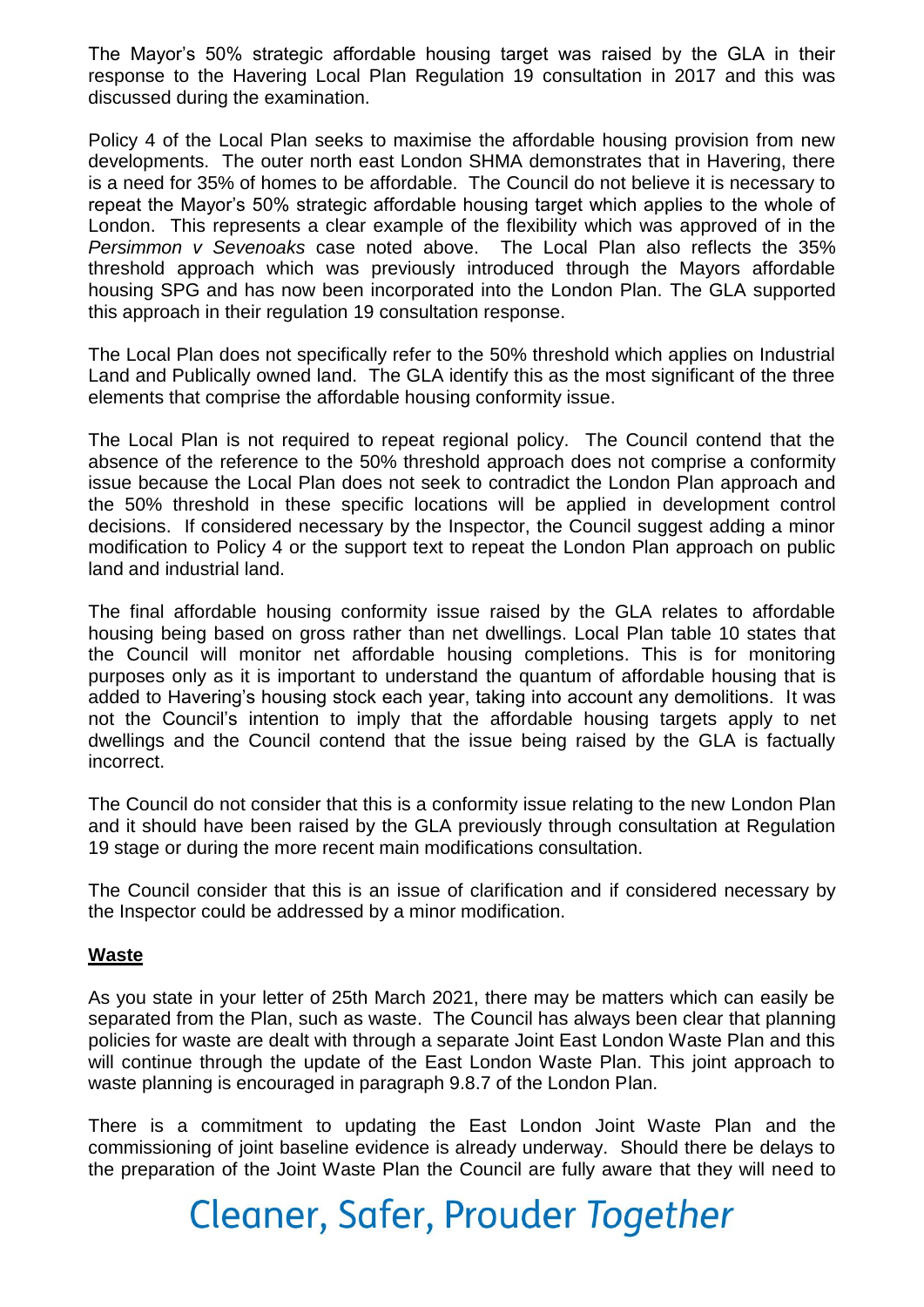be able to demonstrate through the immediate update of the Local Plan how the London Plan waste apportionments will be met.

# **Transport**

The Council accept that the revision of parking standards in the London Plan creates some limited conflict with the Plan as identified in our letter dated 15<sup>th</sup> January 2021. However, such matters are confined to limited differences of position in respect of areas with lower PTALs where the Council has already set out its position in detail in the Examination. LBH strongly disagree that this is an issue of general conformity. The extent of any conflict is so insignificant that it cannot undermine the overall general conformity of the Plan with the London Plan.

The Mayor raises three specific issues in relation to the parking standards and these are considered in turn below

#### Minimum parking standards in opportunity areas

The Mayor contends that the parking standards for opportunity areas would be undermined by the application of minimum standards as set out in the London Plan.

The Local Plan sets minimum standards for PTALs 0-1 and limited areas of PTAL 2 (800 metres from a train or tube station) regardless of their location within or outside an opportunity area. Havering has two opportunity areas, Romford and Rainham and Beam Park.

Within Romford Opportunity Area/Strategic Development Area (SDA), those areas that are captured by the minimum standards (PTAL 0-1 and limited areas of PTAL 2) are confined to a small area in the north of the SDA and the western edge of the SDA. These are on the outskirts of the opportunity area which are characterised by suburban housing and by nature of their PTALs have limited access to public transport. These locations are outside the core of the opportunity areas where new development would be concentrated.

In Rainham and Beam Park, the position is similar, the areas impacted by the minimum standards is the north eastern part of the SDA which is characterised by suburban housing and is outside the core area of the SDA where the majority of new residential development is planned. This part of the borough is not well connected with PTALs at 1a/1b and residents have little choice but to travel by private vehicle, particularly for making internal journeys to other parts of the borough.

The new station at Beam Park and complimentary bus routes serving the station will improve PTALS in the vicinity particularly where new residential development is proposed along A1306 New Road and in some places will increase the PTAL rating from 2 to 3, which would fall outside the criteria for minimum parking standards.

The application of the minimum standards would therefore have no impact on realising the potential of the OA in terms of housing delivery. However, the application of the minimum standard in these limited areas will ensure a suitable level of parking for residents where PTALs are low and where there are no planned improvements to public transport. Given the limited area that will be impacted by the minimum standards, LBH do not consider this a general conformity issue.

Minimum standards for PTAL 2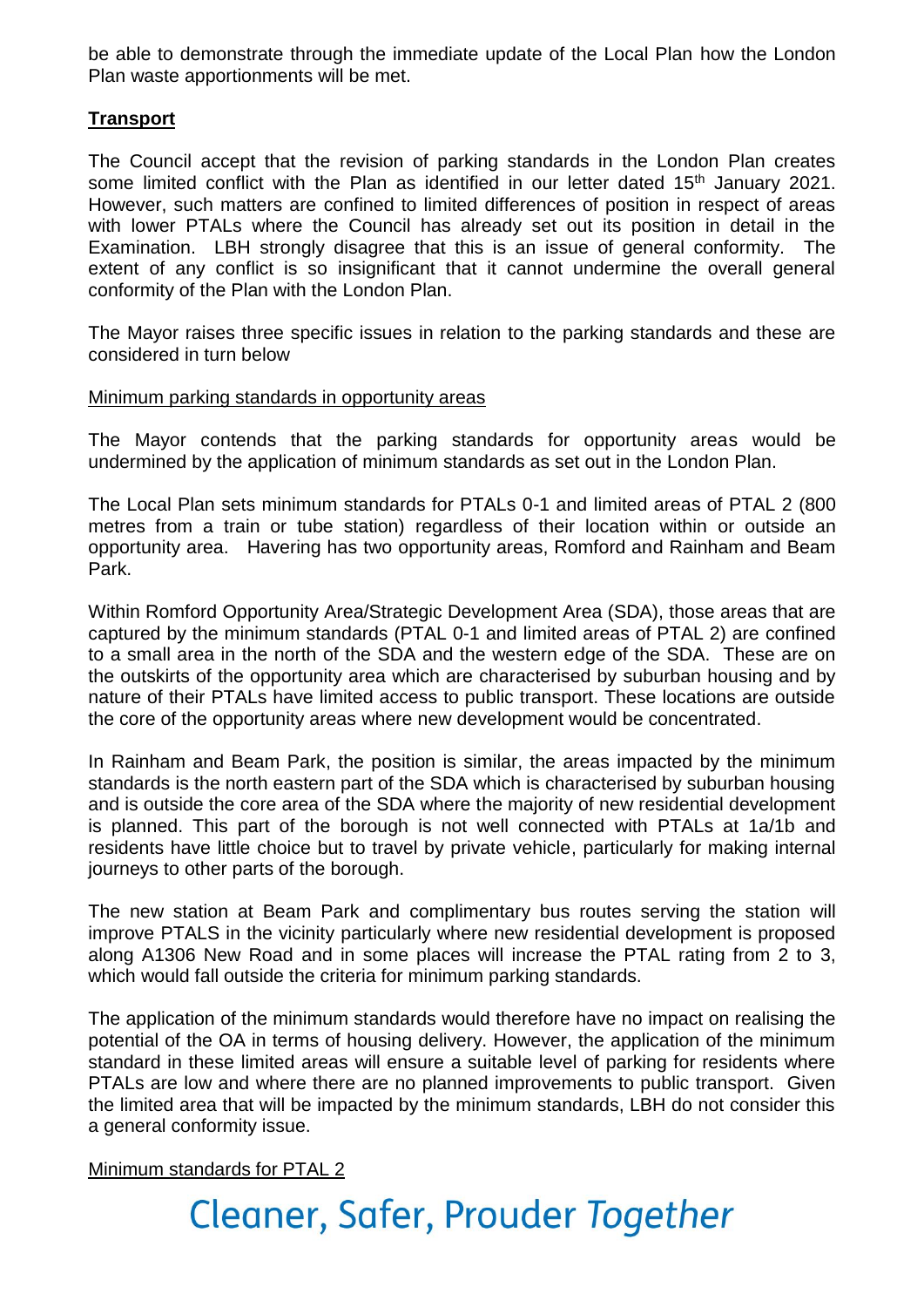The London Plan 2021 requires any boroughs seeking minimum residential standards to do so only in areas within PTAL 0-1. This represents a tightening of the approach set out in the previous London Plan and is an issue which was considered extensively during the Local Plan examination.

The Local Plan policy approach as set out in the Main Modifications sets minimum standards for PTAL 0-1 and limited areas of PTAL 2, which are further than 800m from an existing or proposed train or tube station.

The council strongly disagree that the setting of a minimum standard in these very limited areas of PTAL 2 is a sufficient divergence from London Plan policy to represent a conformity issue. The Councils commitment to an immediate review provides the opportunity this issue to be more fully considered by all parties.

### Minimum standards for 4+ bedrooms.

The London Plan sets a maximum parking standard of 1.5 units for dwellings of 4+ bedrooms in outer London Boroughs in areas with a PTAL of 0-1.

The Local Plan sets a minimum standard for 4+ beds of up to 2 spaces

In relation to this specific parking standard the London Plan states (in a footnote to table 10.3) that outer London boroughs should consider higher standards that allow for higher levels of provision where there is clear evidence that this would support additional family housing.

The GLA contend that in in the absence of appropriate evidence this constitutes an issue of non-conformity.

Given the flexibility provided by the London Plan and the Council's commitment to an immediate review, the Council believe that there is general conformity with this policy and the immediate update provides an early opportunity for further evidence to be sought and considered by all parties. The Council consider that a minor modification could be added to this effect as set out below:

• Add to paragraph 10.2.3: As part of the immediate update of the Local Plan, the Council will look to further develop its evidence on the appropriateness of the minimum standards for 4+ beds.

## **Conclusion**

In conclusion, and for the reasons set out about above, the Council strongly disagrees with the GLA's view on the conformity issues raised in their letter of the  $18<sup>th</sup>$  March and contends that no further Main Modifications are required. The publication of the London Plan 2021 does not present an obstacle to the adoption of the Local Plan as now drafted.

The Council does accept that there are areas of the Local Plan that could align more fully with the London Plan. This is inevitable given the Local Plan has been prepared and examined in the context of the London Plan 2016. The Council has already committed to an immediate update of the Local Plan which will provide the opportunity to ensure that the Plan is fully aligned. LBH do not wish to delay the adoption of the Local Plan any further.